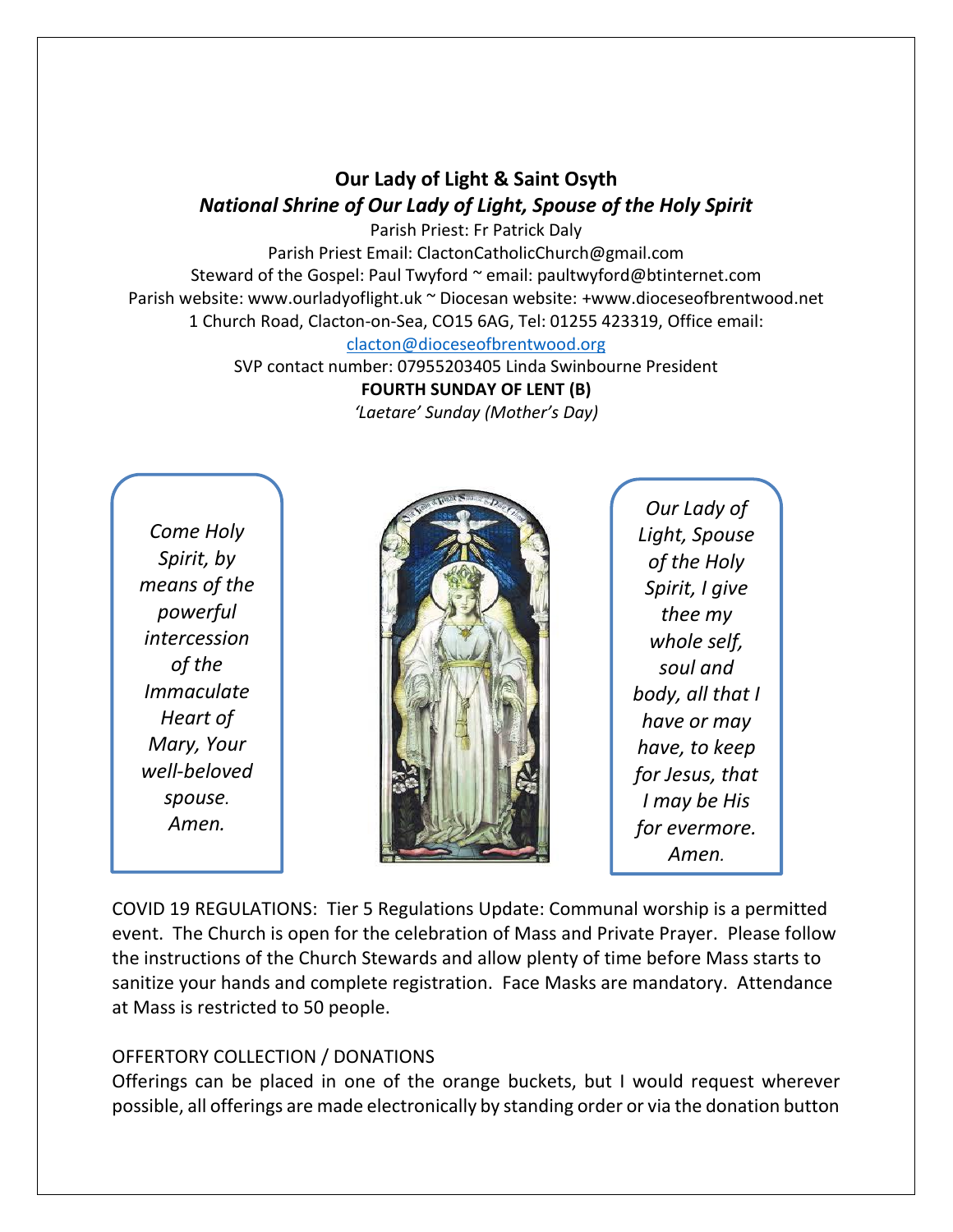on the website. This will reduce the level of risk to our collection counters and those who will need to visit the bank. The bank details are: **Bank Title: Catholic Church Clacton-on-Sea, Sort Code 401322, Account Number: 41020463.** Members of the gift-aid scheme should quote their name and gift aid number in the Reference. Funds received last week:

Electronic Offerings £1445.00 of which £1005.00 was gift aided. Collection Offerings £361.83 of which £160.00 was gift aided.

CAFOD second collection £414.09 of which £115.00 was gift aided.

Thank you for your generosity, for Gift Aiding your offerings, and for your support of the parish. Fr Patrick.

### JOHN 3:14-21

In the Gospel from John, Jesus was speaking to Nicodemus, who was a Pharisee and a member of the Sanhedrin. Nicodemus was a unique man among the Jewish religious authorities. He listened to Jesus; he visited Jesus, and he defended Jesus before the Sanhedrin. Jesus quoted the Book of Numbers to Nicodemus, where Moses lifted-up the serpent in the desert. Jesus was referring to the great Exodus of the Jewish people, who lived for 40 years in the desert following their release from slavery in Egypt. The Jews were being attacked by serpents and a large number died from the bites. God instructed Moses to make a bronze serpent and mount it on a pole. Whenever a serpent bit someone, the person would look up at the bronze serpent mounted on the pole and they would recover from the bite.

Jesus tells us that, 'The Son of Man must be lifted-up as Moses lifted-up the serpent in the desert, so that everyone who believes may have eternal life'. As the bronze serpent was lifted-up on the pole to be a sign of hope and relief from suffering and death, Jesus Christ was lifted-up on the Cross as a sign of our redemption and salvation. Jesus tells Nicodemus, 'Yes, God loved the world so much that He gave His Only Son, so that everyone who believes in Him may not be lost but may have eternal life'. If we refuse to believe in Jesus Christ, He does not condemn us, we condemn ourselves.

Hanging above the sanctuary in our church, we have a beautiful crucifix. Many of you reading this reflection have a crucifix on your person. When we look on the crucifix, we see Jesus Christ lifted-up on the Cross. We are reminded of the great price paid for our salvation. We see a great sign of hope. Hope in a merciful God, who sent His only son into the world in order that the world and each one of us individually could be healed from sin. There can be no resurrection without the Cross. May we learn this Lent to embrace the Cross of Christ as the means of our salvation.

WEEKLY LENTEN REFLECTIONS: From Missio at <https://www.youtube.com/c/MissioUK/videos>

STATIONS OF THE CROSS: Every Friday at 7.00 pm.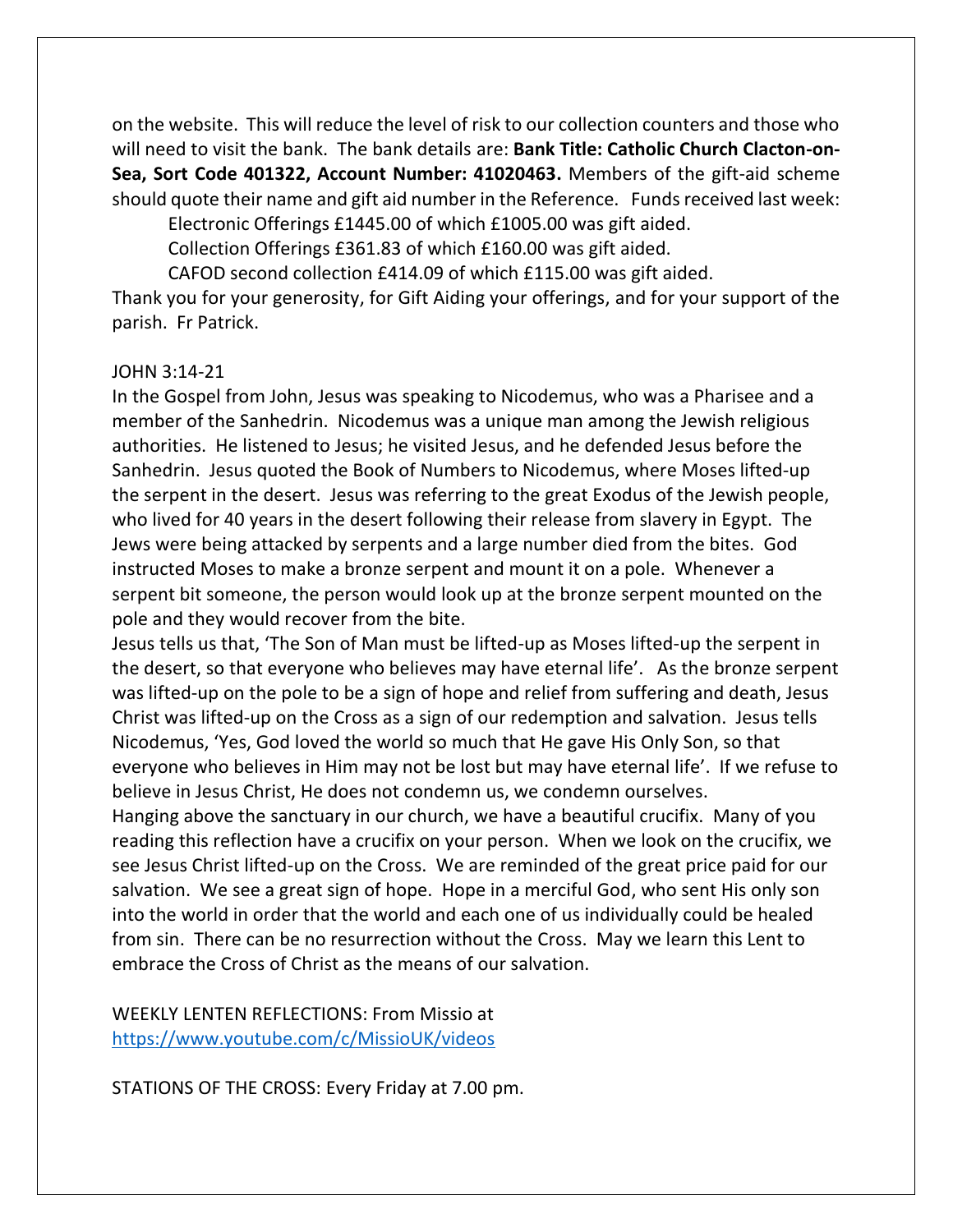RIGHT TO LIFE: request your MP to attend the All-Party Parliamentary Pro-Life Event on 23<sup>rd</sup> March to discuss the dangers of DIY Abortions - go to: [www.righttolife.org.uk/DIYabortionMeeting](http://www.righttolife.org.uk/DIYabortionMeeting)

PASSAGE HOMELESS CENTRE: Double your donations @ www.passage.org.uk

### **THE HOLY SEASON OF LENT**

Times of Services and Mass will be as follows: Thursday  $1^{st}$  April – Holy Thursday: Mass of the Lord's Supper at 7.00 pm Friday 2nd April – Good Friday: The Celebration of the Passion of the Lord at 3.00 pm Stations of the Cross at 7.00 pm Saturday 3rd April: The Easter Vigil at 8.00 pm

Please note that the services will be limited to 50 people on a first arrival basis. The services have been redacted to ensure COVID19 compliance.

| Saturday 13 <sup>th</sup> March       | $9.30$ am.             | <b>MASS: Brian &amp; Jennifer</b> |
|---------------------------------------|------------------------|-----------------------------------|
|                                       |                        | <b>Coates Intentions</b>          |
|                                       |                        | Parish                            |
| Saturday 13 <sup>th</sup> March       | 11.00 am to 12.00 am.  | <b>SACRAMENT OF</b>               |
|                                       |                        | <b>RECONCILIATION:</b>            |
|                                       |                        | Confessions will be heard in      |
|                                       |                        | the Sacristy. Please tell the     |
|                                       |                        | Steward that you wish to go       |
|                                       |                        | to confession.                    |
| Saturday 13 <sup>th</sup> March       | 11.00 am to 1.00 pm.   | Church is open for private        |
|                                       |                        | prayer with Exposition of the     |
|                                       |                        | <b>Blessed Sacrament.</b>         |
| Saturday 13 <sup>th</sup> March       | $2.00 \text{ pm}$      | <b>SYRO MALABAR MASS</b>          |
| Saturday 13 <sup>th</sup> March Vigil | $6.00 \,\mathrm{pm}$ . | <b>MASS: Jeffrey Smiles RIP</b>   |
| Mass of the Fourth Sunday             |                        | Jean Frounhold                    |
| of Lent (B)                           |                        |                                   |
|                                       |                        |                                   |

### **THE FOLLOWING MASSES WILL BE OPEN TO A MAXIMUM OF 50 PEOPLE IN THE CHURCH.**